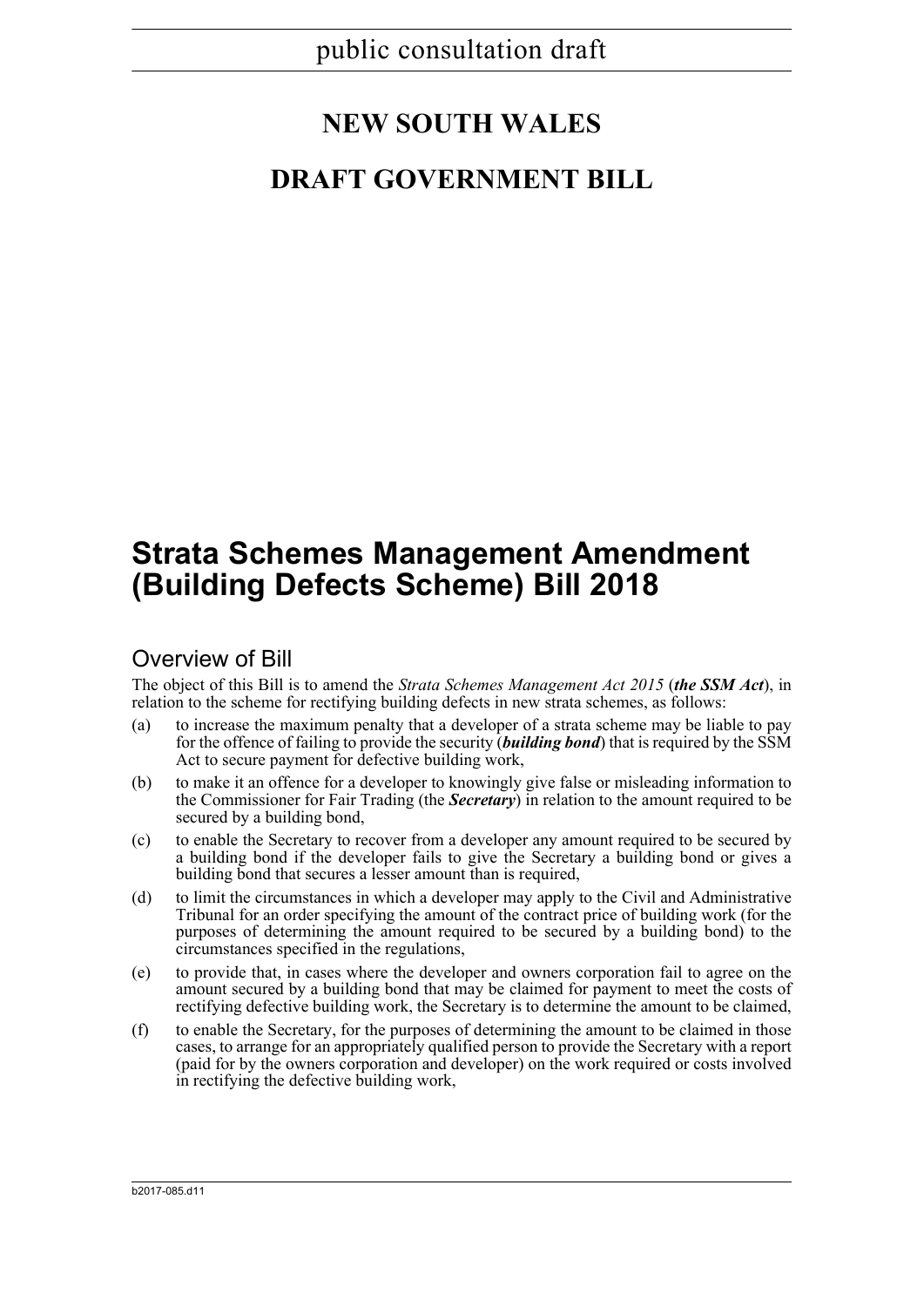Strata Schemes Management Amendment (Building Defects Scheme) Bill 2018 [NSW] Explanatory note

- (g) to enable an amount secured by a building bond to be claimed to meet certain unpaid costs that would otherwise be payable under the building defects scheme by a developer, but only if the developer has died or ceased to exist, is bankrupt or insolvent or cannot be found,
- (h) to confer investigative and enforcement powers on authorised officers who are appointed by the Secretary,
- (i) to protect the Secretary and others from personal liability for acts or omissions done in good faith,
- (j) to protect building inspectors, professional associations and others from liability for acts or omissions done in good faith,
- (k) to extend the regulation-making powers, including by enabling regulations to be made dealing with the identification of persons qualified to be appointed as building inspectors, and with conditions that may be imposed on building inspectors,
- (l) to make amendments in the nature of statute law revision, and other minor and consequential amendments.

The Bill also provides for a consequential amendment to the *Law Enforcement (Powers and Responsibilities) Act 2002*.

## Outline of provisions

**Clause 1** sets out the name (also called the short title) of the proposed Act.

**Clause 2** provides for the commencement of the proposed Act on a day or days to be appointed by proclamation.

### **Schedule 1 Amendment of Strata Schemes Management Act 2015 No 50**

#### **Offences relating to building bond**

**Schedule 1 [12]** increases the maximum penalty that a developer may be liable to pay for the offence of failing to give the Secretary a building bond that secures the amount required by the SSM Act (generally, 2% of the contract price for the building work concerned). The proposed amendment increases the maximum penalty from 200 penalty units (currently \$22,000) to 10,000 penalty units (currently \$1.1 million) and also imposes an additional daily penalty of up to 200 penalty units for a continuing offence. **Schedule 1 [34]** makes a consequential amendment.

**Schedule 1 [13]** makes it an offence for a developer to knowingly give false or misleading information to the Secretary about the contract price of building work or the amount required to be secured by a building bond. The maximum penalty, if the developer is a corporation, is 1,000 penalty units (currently \$110,000) or 200 penalty units (currently \$22,000) in any other case.

### **Debt recovery where building bond not provided or not correct**

**Schedule 1 [28]** enables the Secretary to recover from a developer any amount required to be secured by a building bond if the developer fails to give the Secretary a building bond or gives a building bond that secures a lesser amount than is required. The owners corporation concerned may claim a recovered amount from the Secretary to meet the costs of rectifying defective building work.

#### **Order of Tribunal in relation to contract price of building work**

**Schedule 1 [27]** provides that a developer may apply to the Civil and Administrative Tribunal for an order specifying the amount of the contract price of building work (for the purposes of determining the amount required to be secured by a building bond) only in the circumstances prescribed by the regulations.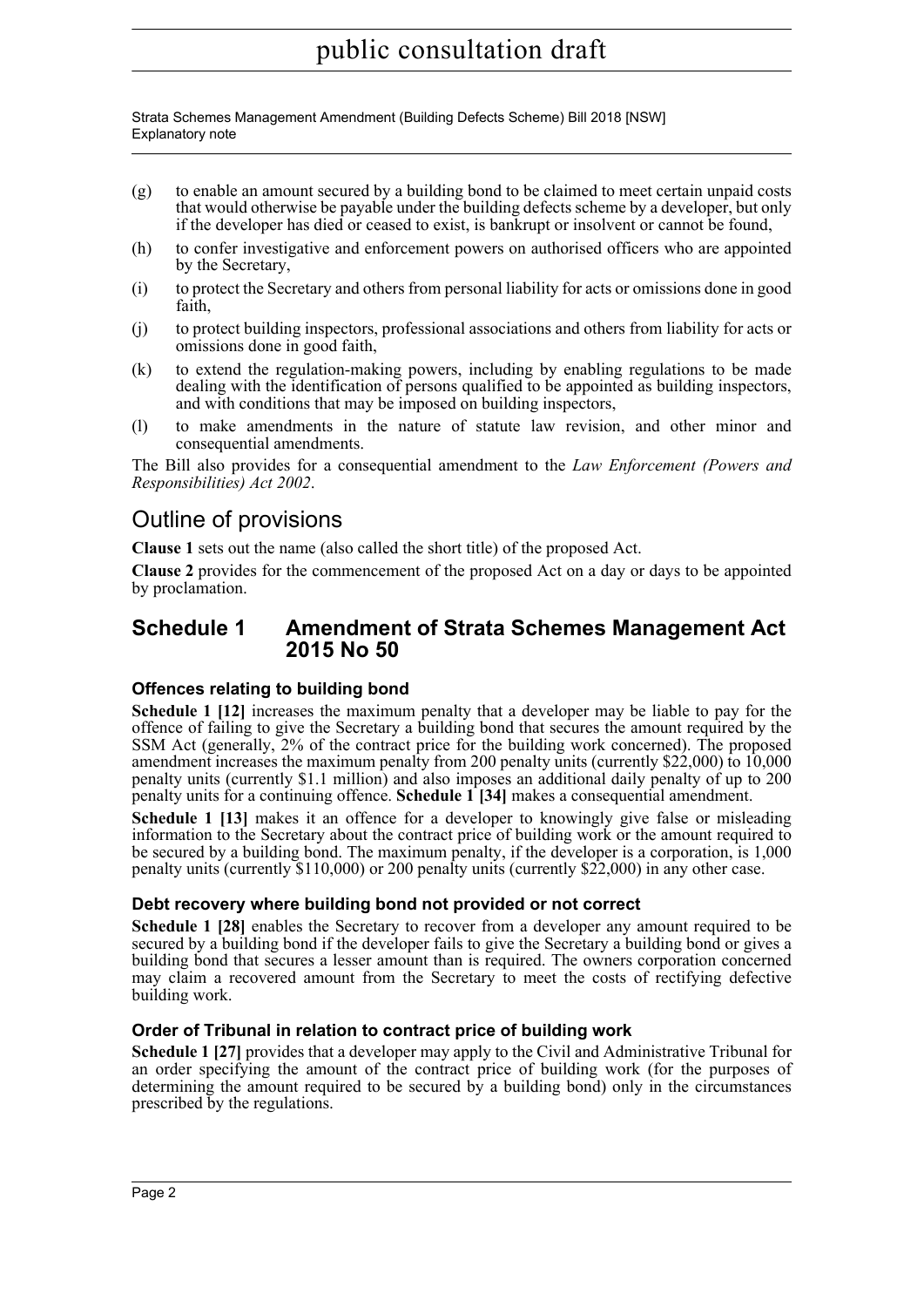Strata Schemes Management Amendment (Building Defects Scheme) Bill 2018 [NSW] Explanatory note

#### **Claiming and payment of amount secured by building bond**

An amount secured by a building bond may be claimed for payment to an owners corporation either with the consent of the developer or to meet the costs of rectifying building work that a final report of a building inspector has identified as defective. **Schedule 1 [17]** ensures that the amount that may be claimed to meet the costs of rectifying that building work is either the amount agreed by the owners corporation and developer or the amount determined by the Secretary.

**Schedule 1 [22]** enables the Secretary, for the purpose of making a determination about the amount, to arrange for an appropriately qualified person to provide the Secretary with a report on the work required or costs involved in rectifying the defective building work. The report must be paid for by the owners corporation and developer. The Secretary may also require the owners corporation or developer to provide information or reports.

Currently, an amount secured by a building bond may only be claimed for payment to an owners corporation. **Schedule 1 [16]** enables an amount to be claimed for payment to the following persons for unpaid costs that would otherwise be payable by the developer concerned:

- (a) a building inspector for the costs of an inspection and report, or
- (b) a person who has prepared a report for provision to the Secretary (whether arranged by the Secretary or required by the Secretary to be provided by the developer) under the amendment made by **Schedule 1 [22]**.

**Schedule 1 [18]** provides that the amount may be claimed for payment to those persons only if the developer has died or ceased to exist, is bankrupt or insolvent or cannot be found.

**Schedule 1 [23]** makes an amendment that is consequent on the amendment made by **Schedule 1 [16]**.

#### **Investigative and enforcement powers**

**Schedule 1 [29]** inserts a new Division 3A in Part 11 of the SSM Act, which confers investigative and enforcement powers on authorised officers.

Authorised officers are appointed by the Secretary (proposed section 211B).

The purposes for which authorised officers may exercise the investigative and enforcement powers include determining whether there has been compliance with the provisions of the SSM Act relating to the building defects scheme  $(Part 11)$  or the regulations made under those provisions (proposed section 211C).

The powers conferred on an authorised officer include the following:

- (a) to enter premises to carry out certain inspections and seize certain things (proposed section 211E),
- (b) to apply for a search warrant if the authorised officer believes on reasonable grounds that Part 11 has been or is being contravened (proposed section 211F),
- (c) to require an owner or occupier of premises, or an owners corporation, to provide reasonable assistance and facilities for the purposes of exercising the other powers conferred on the authorised officer in connection with the premises (proposed section 211G),
- (d) to require a person to provide information and records that are in the person's possession or that are within the person's power to obtain lawfully (proposed section 211I),
- (e) to require a person to answer questions in relation to matters for which information is reasonably required for the purposes of Part 11 (proposed section 211J).

Proposed section 211H specifies how things that have been seized are to be dealt with.

Proposed section 211K makes it an offence for a person, without reasonable excuse:

- (a) to refuse or fail to comply with a requirement made of the person under proposed Division 3A, or
- (b) to delay or obstruct an authorised officer in the exercise of the officer's powers under the proposed Division.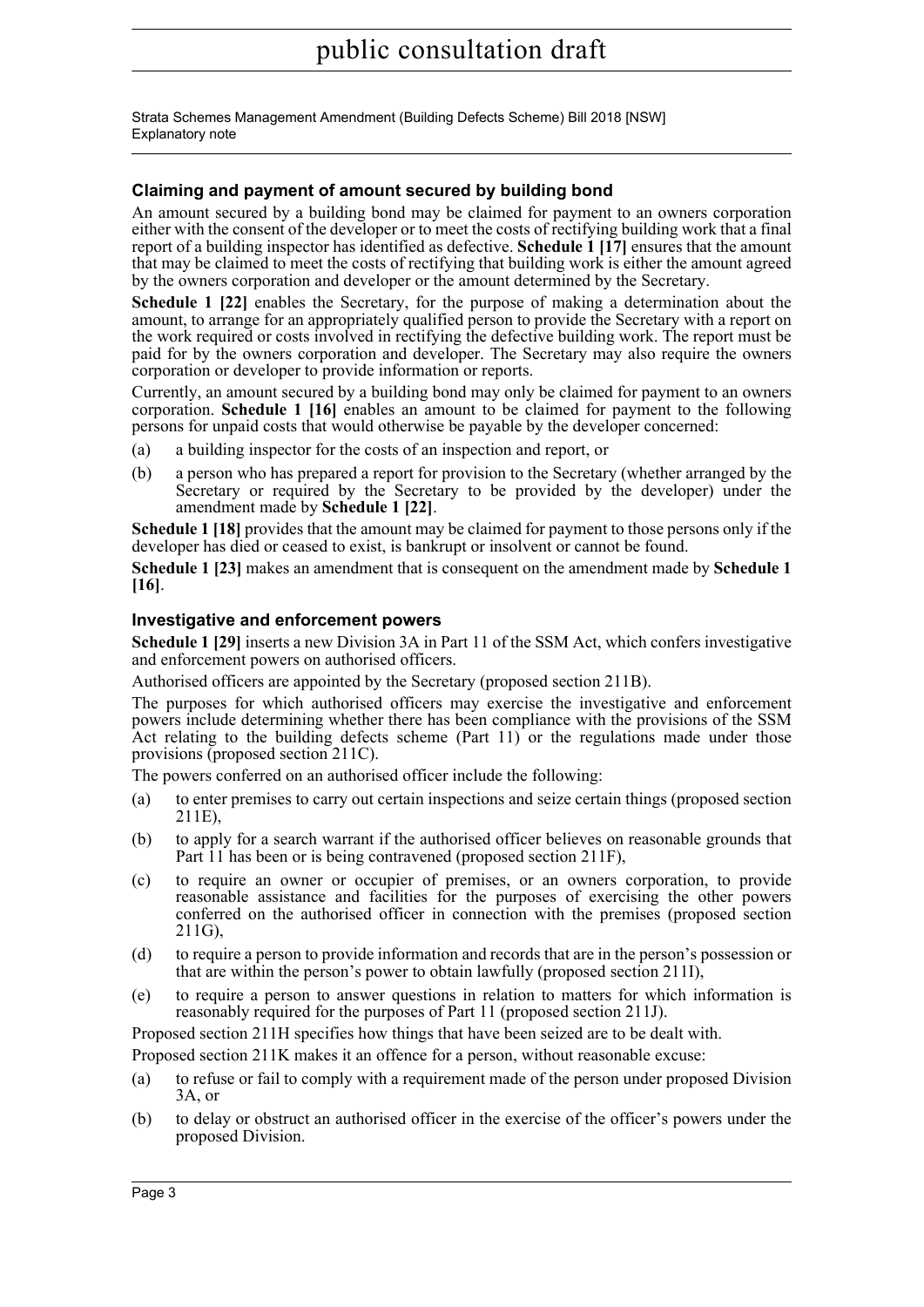Strata Schemes Management Amendment (Building Defects Scheme) Bill 2018 [NSW] Explanatory note

Proposed section 211L requires a person to be warned that failure to comply with a requirement to furnish records or information, or to answer questions, is an offence.

#### **Protection from liability**

**Schedule 1 [35]** excludes the Secretary, and persons acting under the direction of the Secretary, from personal liability for acts or omissions done in good faith for the purpose of exercising functions under the SSM Act. **Schedule 1 [36]** makes a consequential amendment.

**Schedule 1 [31]** (proposed section 213A) protects building inspectors, and persons acting under the direction of building inspectors, from personal liability for acts or omissions done in good faith for the purpose of exercising functions under Part 11 of the SSM Act.

**Schedule 1 [31]** (proposed section 213B) protects professional associations, and persons acting under the direction of professional associations, from liability for acts or omissions done in good faith in respect of anything arising from the professional association or person identifying a person as qualified to be appointed as a building inspector for the purposes of Part 11.

#### **Regulation-making powers**

**Schedule 1 [32]** enables regulations to be made dealing with the identification of persons qualified to be appointed as building inspectors, and with the conditions that may be imposed on building inspectors.

**Schedule 1 [33]** enables the regulations to create offences that have a maximum penalty of 200 penalty units (currently, \$22,000).

#### **Other amendments**

**Schedule 1 [8]** requires the developer of a strata scheme to provide a building inspector appointed to inspect building work for the scheme with documents identifying building defects of which the developer is aware.

Schedule 1 [9] requires a developer to give a building bond before an application is made for an occupation certificate under the *Environmental Planning and Assessment Act 1979*, rather than (as is currently the case) before the application is determined.

**Schedule 1 [10]** provides that a developer is not required to give a building bond before an application is made for an interim occupation certificate for a part of the building if the part is of a class prescribed by the regulations.

**Schedule 1 [14] and [15]** ensure that a building bond may be in the form of a bank guarantee or bond only if issued by an authorised deposit-taking institution or an approved insurer, respectively.

**Schedule 1 [1]–[7], [11], [19], [20], [21], [24], [25] and [30]** make amendments in the nature of statute law revision.

**Schedule 1 [26]** inserts a note.

### **Schedule 2 Amendment of Law Enforcement (Powers and Responsibilities) Act 2002 No 103**

**Schedule 2** makes an amendment to the *Law Enforcement (Powers and Responsibilities) Act 2002* that is consequent on proposed section 211F (relating to search warrants) of the SSM Act by **Schedule 1 [29]**.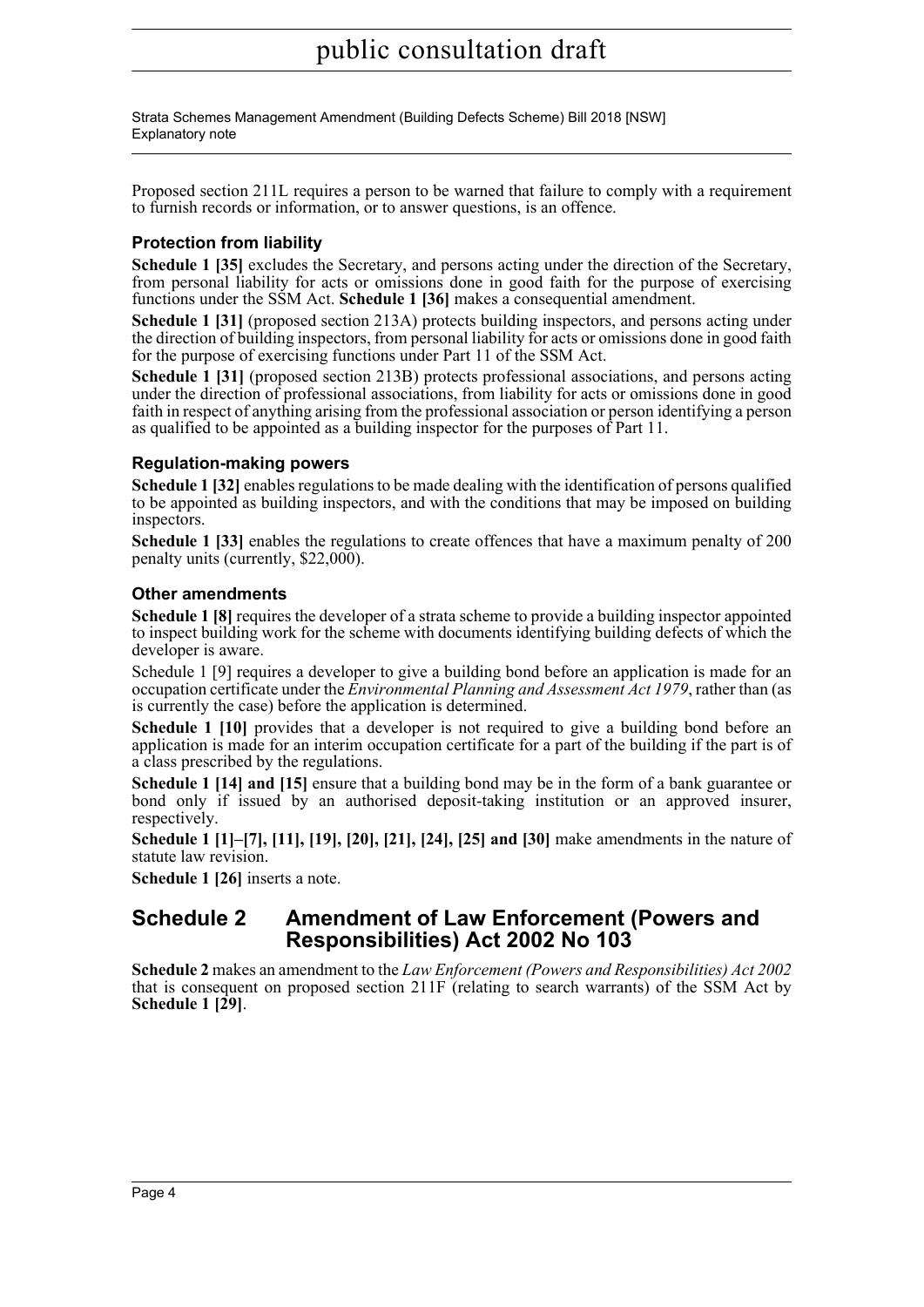# **NEW SOUTH WALES**

# **DRAFT GOVERNMENT BILL**

# **Strata Schemes Management Amendment (Building Defects Scheme) Bill 2018**

## **Contents**

Page 1 Name of Act 3 3 2 Commencement 3 **Schedule 1 Amendment of Strata Schemes Management Act 2015 No 50 4 Schedule 2 Amendment of Law Enforcement (Powers and Responsibilities) Act 2002 No 103 13**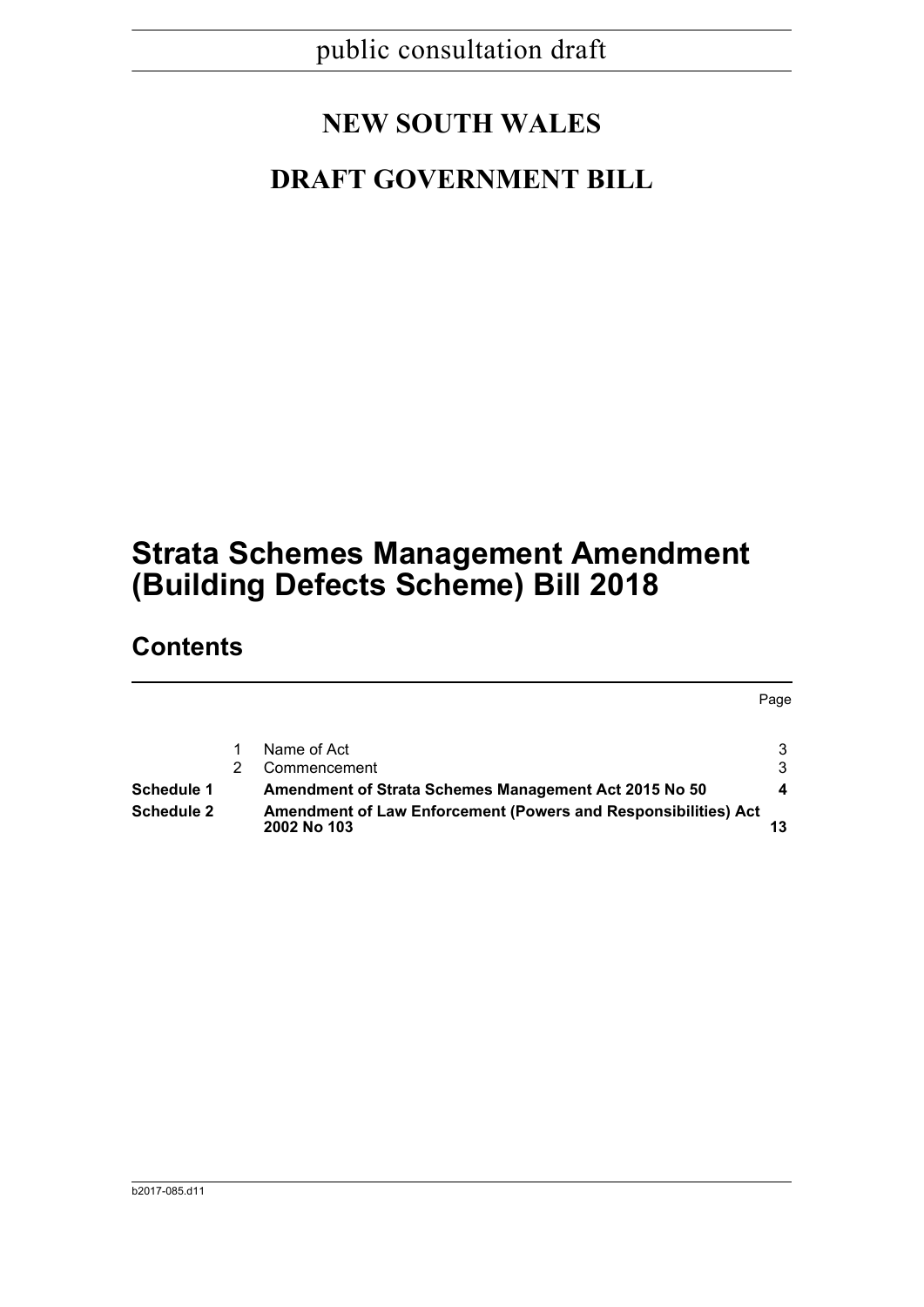# **NEW SOUTH WALES**

# **DRAFT GOVERNMENT BILL**

# **Strata Schemes Management Amendment (Building Defects Scheme) Bill 2018**

No , 2018

### **A Bill for**

An Act to amend the *Strata Schemes Management Act 2015* to make further provision in respect of the rectification of building defects in new strata schemes; and for other purposes.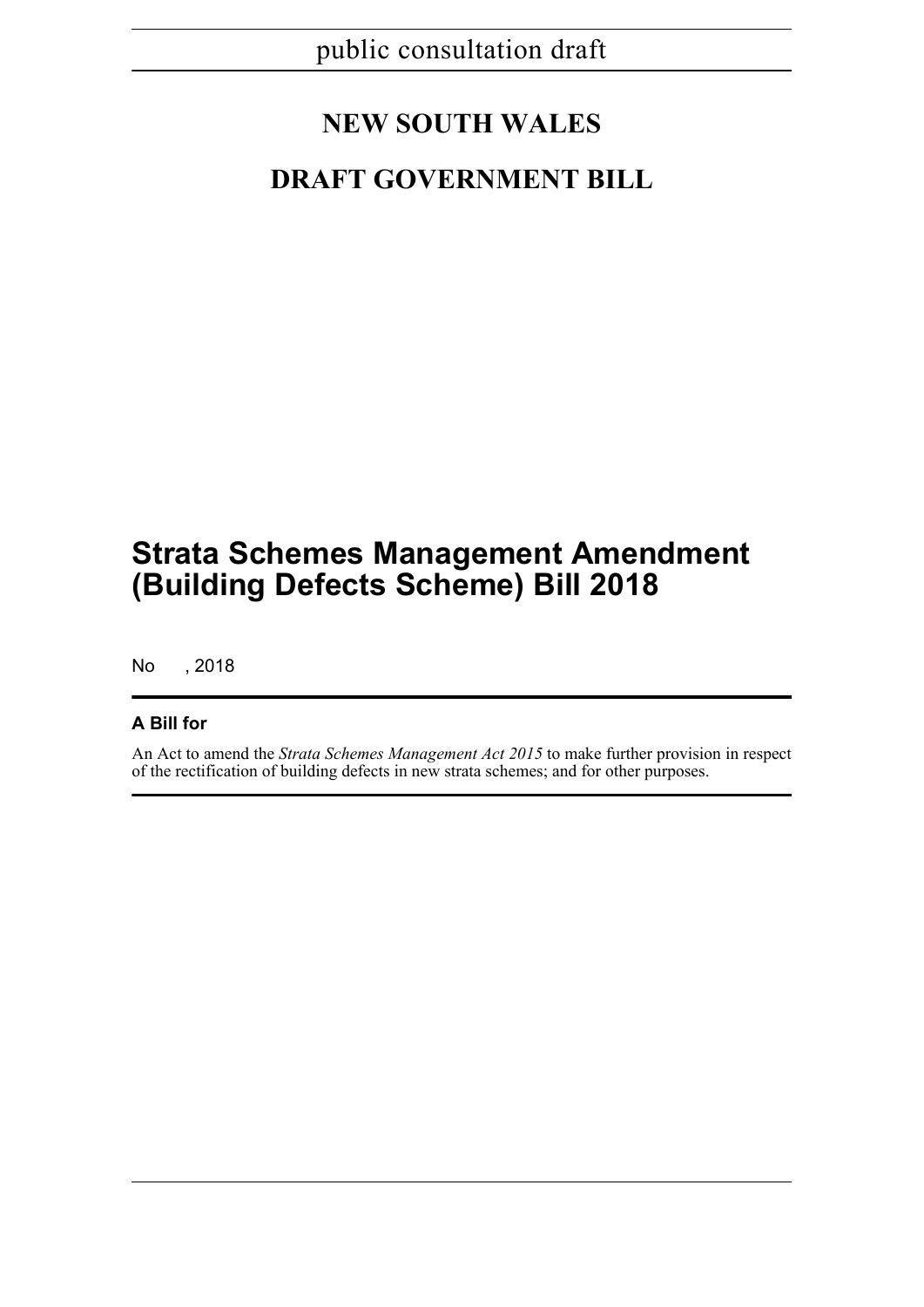Strata Schemes Management Amendment (Building Defects Scheme) Bill 2018 [NSW]

### **The Legislature of New South Wales enacts:**

#### **1 Name of Act**

This Act is the *Strata Schemes Management Amendment (Building Defects Scheme) Act 2018*.

#### **2 Commencement**

This Act commences on a day or days to be appointed by proclamation.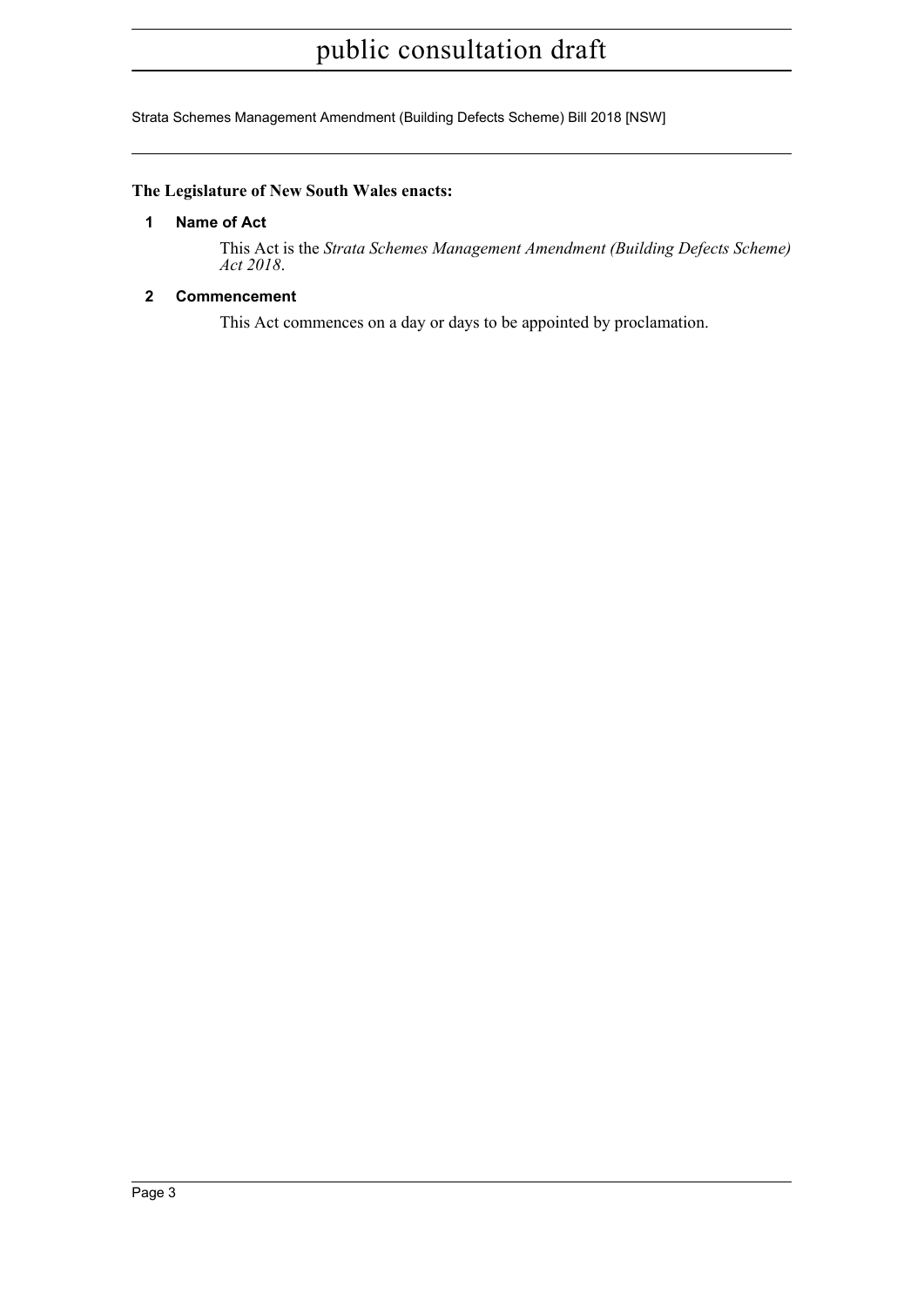### **Schedule 1 Amendment of Strata Schemes Management Act 2015 No 50**

#### **[1] Section 4 Definitions**

Insert in alphabetical order in section 4 (1):

*Department* means the Department of Finance, Services and Innovation.

#### **[2] Section 194 Obligations of developer to appoint building inspector or notify Secretary**

Omit "within that period of 12 months" where firstly occurring in section 194 (1).

#### **[3] Section 194 (1) (a)**

Insert "within that period of 12 months," before "appoint".

**[4] Section 194 (2)**

Omit "does not end within". Insert instead "ends later than".

**[5] Section 194 (2)**

Insert "of 12 months" after "that period".

**[6] Section 196 When building inspector for interim inspection arranged by Secretary** Insert ", the Secretary" after "done so" in section 196 (1).

### **[7] Section 196 (1) (a)**

Omit "the Secretary".

#### **[8] Section 198A**

Insert after section 198:

#### **198A Documents to be provided to building inspector**

- (1) The developer of a strata scheme must, as soon as practicable after a building inspector is appointed under this Division to inspect building work for the scheme, provide the following documents to the building inspector:
	- (a) a document that identifies any building defects of which the developer is aware in the building work, including any building defects considered at the first annual general meeting of the owners corporation,
	- (b) any other documents relating to the building work that are prescribed by the regulations.

Maximum penalty: 200 penalty units

(2) The Secretary may provide a building inspector with any of the documents referred to in subsection (1) that are in the possession or control of the Secretary.

### **[9] Section 207 Bond to be given**

Omit "occupation certificate is issued" from section 207 (1).

Insert instead "application is made for an occupation certificate".

#### **[10] Section 207 (1A)**

Insert after section 207 (1):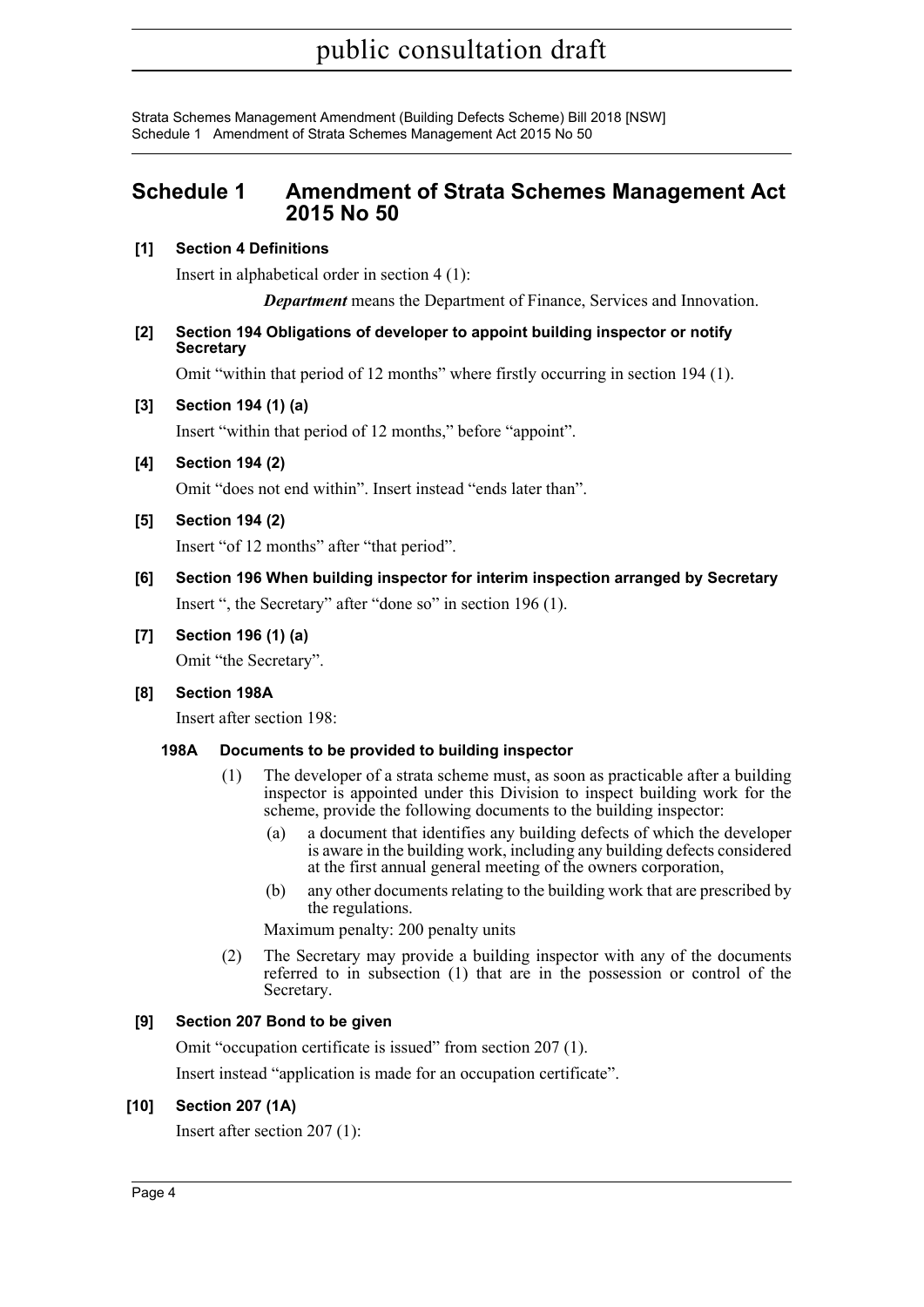- (1A) A building bond is not required to be given if:
	- (a) the application is made for an interim occupation certificate under the *Environmental Planning and Assessment Act 1979* for part of the building, and
	- (b) the part is of a class prescribed by the regulations.

#### **[11] Sections 207 (3) and 210 (3)**

Omit "amount of" wherever occurring. Insert instead "amount secured by".

#### **[12] Section 207 (5)**

Omit "200 penalty units".

Insert instead "10,000 penalty units and, in the case of a continuing offence, a further 200 penalty units for each day the offence continues."

#### **[13] Sections 207A**

Insert after section 207:

#### **207A False or misleading information in relation to contract price or building bond**

A developer must not knowingly give to the Secretary information in relation to the contract price of building work, or the amount required to be secured by the building bond for building work, that is false or misleading in a material particular.

Maximum penalty:

- (a) in the case of a corporation—1,000 penalty units, or
- (b) in any other case—200 penalty units.

#### **[14] Section 208 Form of building bond**

Insert "issued by an authorised deposit-taking institution" after "guarantee" in section 208 (a).

#### **[15] Section 208 (b)**

Insert "issued by an approved insurer" after "bond".

#### **[16] Section 209 When amount secured by building bond payable**

Insert after section 209 (1) (b):

- (c) to a building inspector to meet the costs of the inspector for an inspection or report under Division 2,
- (d) to a person who has prepared a report referred to in section 209A, to meet the developer's share of the costs of the person for the report.

#### **[17] Section 209 (1A)**

Insert after section 209 (1):

(1A) The amount that may be claimed or realised for payment under subsection (1) (a) is an amount that the owners corporation and developer have agreed should be paid or the amount determined by the Secretary.

#### **[18] Section 209 (2A)**

Insert after section 209 (2):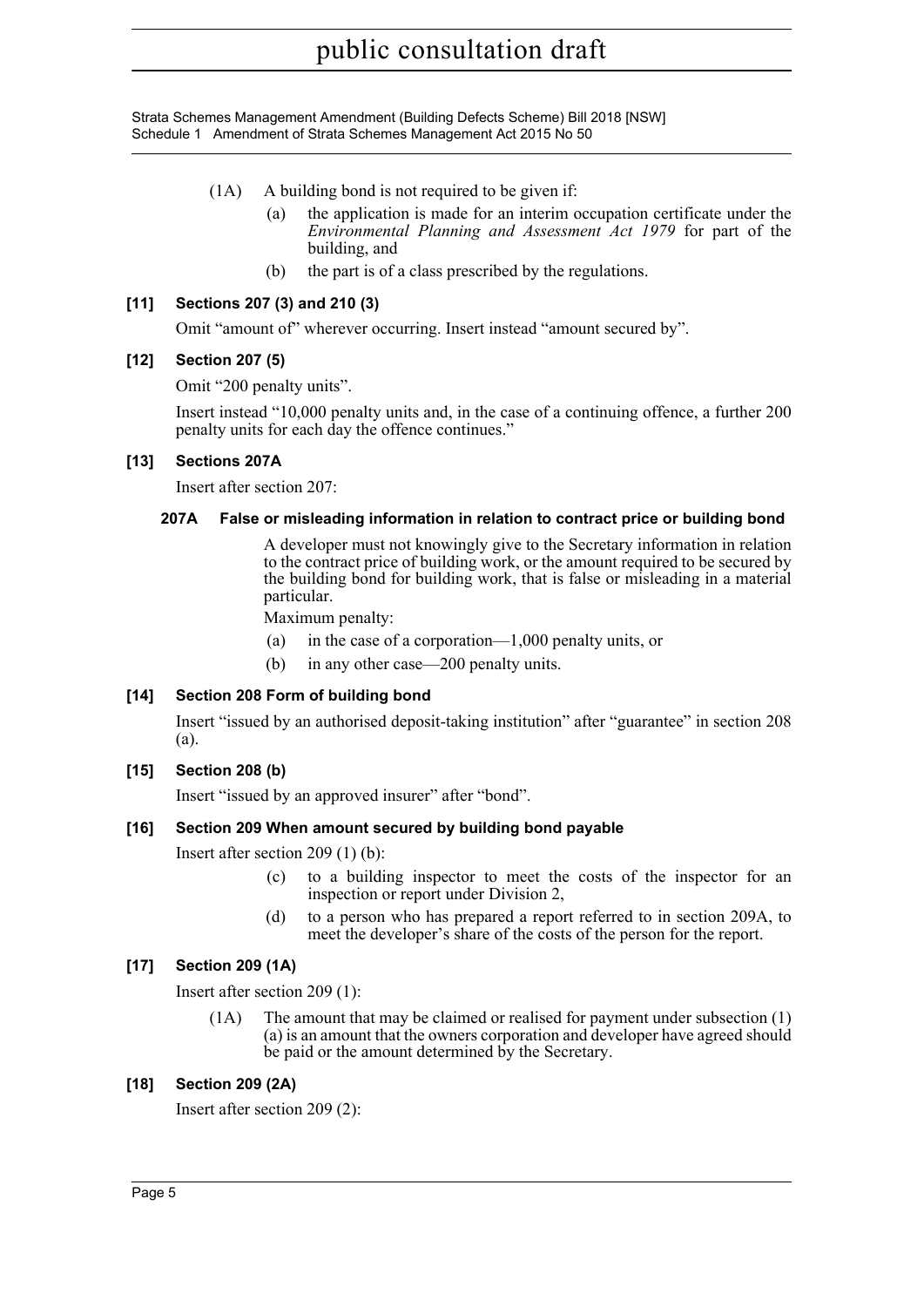Strata Schemes Management Amendment (Building Defects Scheme) Bill 2018 [NSW] Schedule 1 Amendment of Strata Schemes Management Act 2015 No 50

> (2A) An amount may be claimed or realised for payment under subsection  $(1)$  (c) or (d) only if the costs concerned have not been paid and the developer has died or ceased to exist, is bankrupt or insolvent or cannot be found.

#### **[19] Section 209 (3)**

Omit "A building bond must be claimed or realised under this section" from section 209 (3).

Insert instead "An amount secured by a building bond must be claimed or realised under this section within".

#### **[20] Section 209 (3) (b)**

Omit "within".

#### **[21] Section 209 (4)**

Omit "amount of". Insert instead "amount secured by a".

#### **[22] Section 209A**

Insert after section 209:

#### **209A Determination of amount when owners corporation and developer don't agree**

- (1) For the purposes of enabling the Secretary to determine an amount for the purposes of section 209 (1A), the Secretary may:
	- (a) require the owners corporation or the developer (or both) to provide any information or reports that the Secretary may require, or
	- (b) arrange for a person whom the Secretary considers to be appropriately qualified to provide a report to the Secretary in relation to the work required or the costs involved in rectifying the defective building work concerned.
- (2) The costs of obtaining any report arranged by the Secretary are to be borne by the owners corporation and developer in equal shares, except in the circumstances (if any) specified in the regulations for the purposes of this section.
- (3) The Secretary may give to a person whom the Secretary has arranged to provide the report any documents relating to the building work that the Secretary considers would assist the person to prepare the report.

#### **[23] Section 210 Use of amounts secured by building bond**

Omit section 210 (2).

#### **[24] Section 210 (5)**

Omit "any part of a building bond".

Insert instead "any amount secured by a building bond that has been paid to the owners corporation".

#### **[25] Sections 211 (3) and 214 (2) (b) and (c)**

Omit "amount of a" wherever occurring.

Insert instead "amount required to be secured by a".

#### **[26] Section 211 Tribunal may make orders as to access and contract price**

Insert after section 211 (3):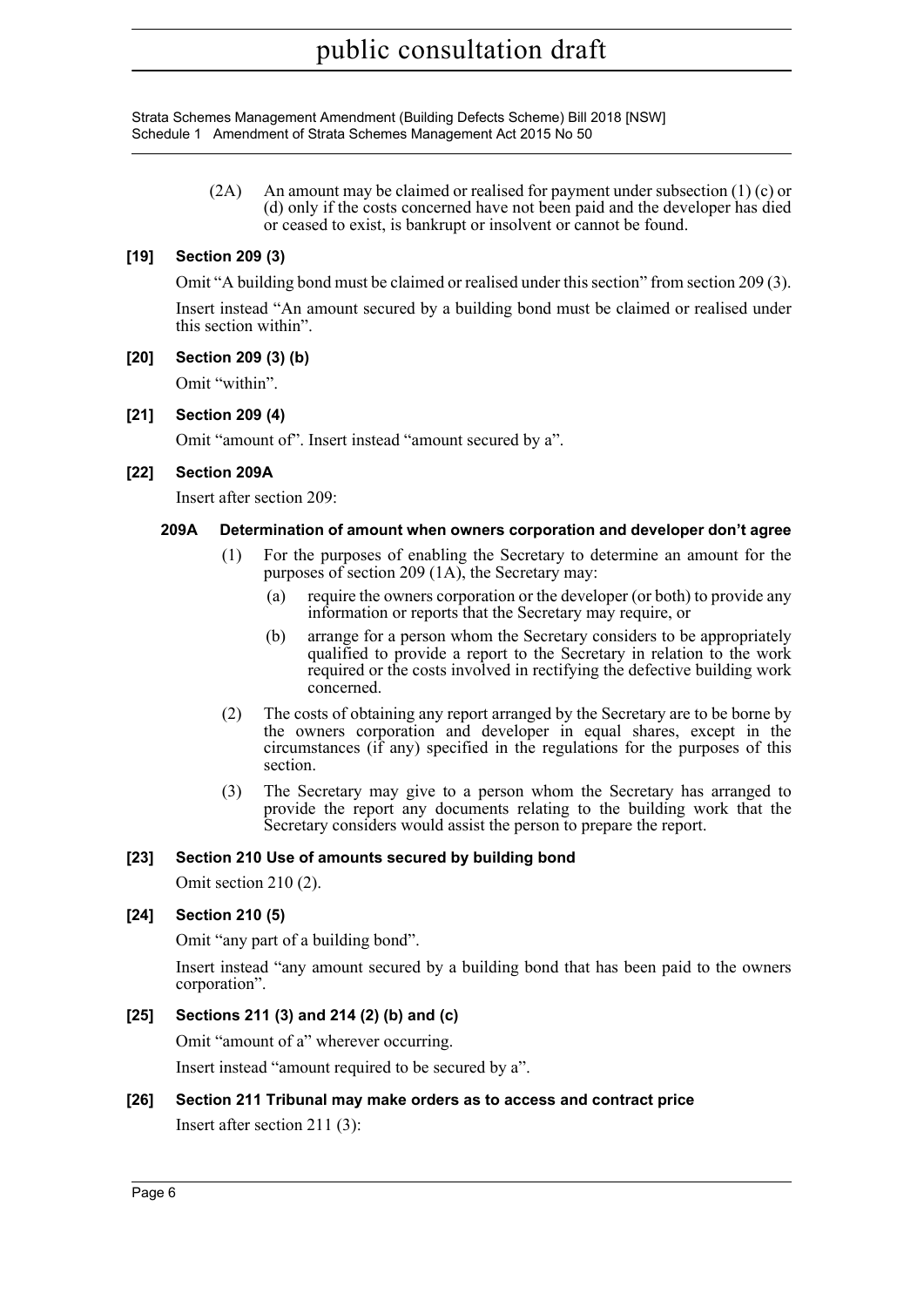> **Note.** The contract price is determined in accordance with the regulations. See definition of *contract price* in section 189.

#### **[27] Section 211 (3A)**

Insert before section 211 (4):

(3A) The developer may make an application for an order under subsection (3) only in the circumstances prescribed by the regulations.

#### **[28] Section 211A**

Insert after section 211:

#### **211A Debt recovery if building bond not provided or incorrect**

- (1) The Secretary may recover from a developer, as a debt in a court of competent jurisdiction, any amount required to be secured by a building bond given by the developer to the Secretary under this Part if:
	- (a) the building bond has not been given to the Secretary, or
	- (b) the building bond has been given to the Secretary but the amount secured by the building bond is less than the amount required under this Part.
- (2) An owners corporation may claim from the Secretary the whole or part of an amount recovered under this section for payment to the owners corporation.
- (3) Section 209 applies, with any necessary modifications, in relation to any such claim in the same way as that section applies in relation to a claim by the Secretary for payment of an amount secured by a building bond.
- (4) The Secretary may refuse to pay an amount under this section in the same circumstances as the Secretary may refuse to claim or realise an amount under that section.
- (5) Section 210 (except for section 210 (3)) applies, with any necessary modifications, in relation to an amount paid to an owners corporation under this section in the same way as it applies to an amount secured by a building bond that is paid under section 209.
- (6) An owners corporation must:
	- (a) repay to the developer any amount secured by the bond that has been paid to the owners corporation under this section and is not required for a purpose specified in section 210 (1), and
	- (b) give the developer written notice of the completion of the rectification of the defective building work.

Maximum penalty: 10 penalty units.

#### **[29] Part 11, Division 3A**

Insert after Division 3:

#### **Division 3A Investigation and enforcement powers**

#### **211B Authorised officers**

(1) In this Division:

#### *authorised officer* means:

(a) an employee of the Department for the time being appointed under this Part as an authorised officer, or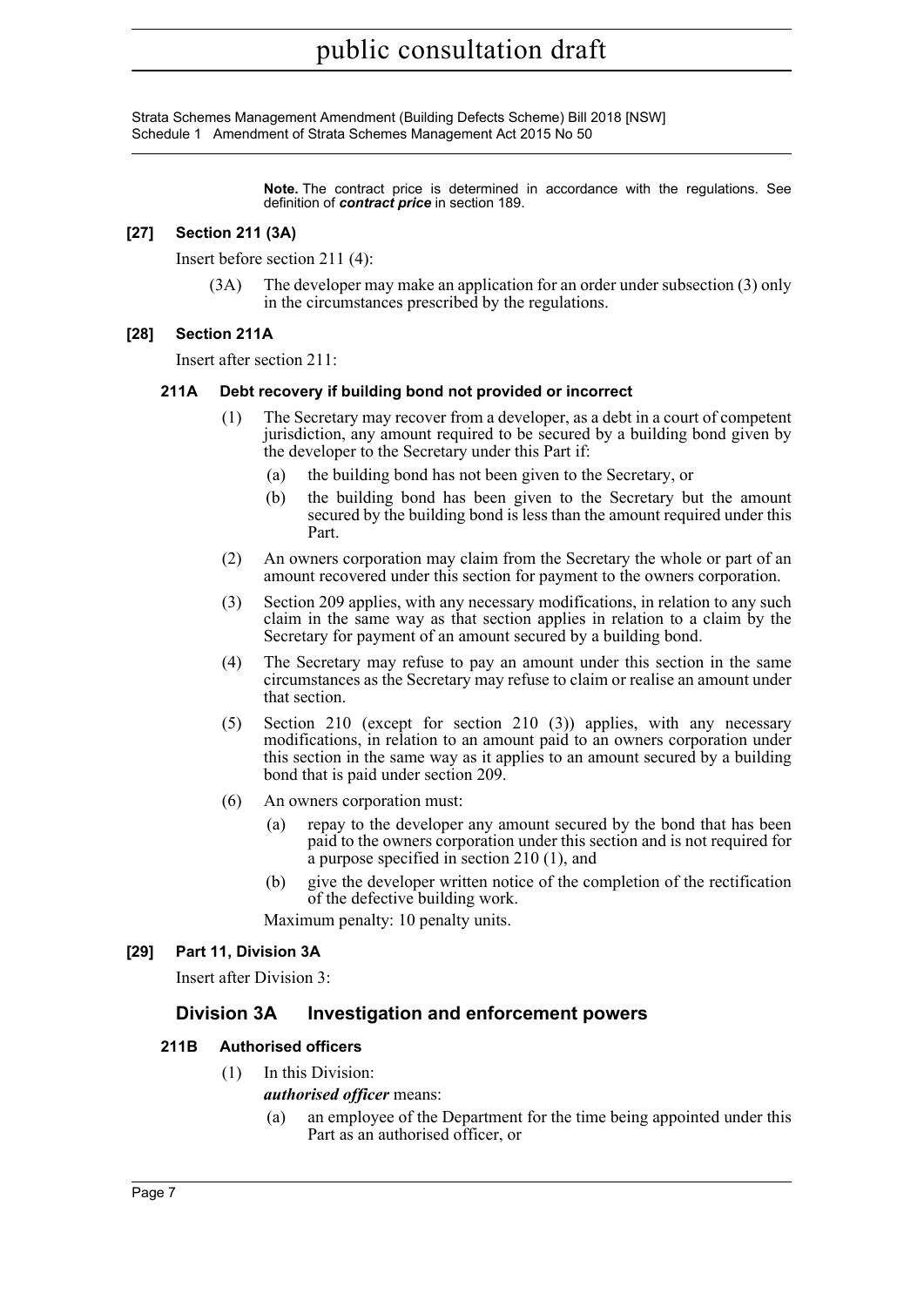- (b) an investigator appointed under section 18 of the *Fair Trading Act 1987*.
- (2) The Secretary may appoint any employee of the Department as an authorised officer for the purposes of this Part.
- (3) An authorised officer is to be provided by the Secretary with a certificate of identification.
- (4) An authorised officer must, when exercising on any premises any function of the authorised officer under this Part, produce the officer's certificate of identification to any person apparently in charge of the premises who requests its production.

#### **211C Purposes for which powers under Division may be exercised**

- Powers may be exercised under this Division for the following purposes:
- (a) for determining whether there has been compliance with or a contravention of a provision of this Part or regulations made under this Part,
- (b) for obtaining evidence, information or records in relation to a matter that constitutes or may constitute a contravention of this Part or regulations made under this Part.

#### **211D Effect on other functions**

Nothing in this Division affects any function under any other provision of this Act or under any other Act.

#### **211E Powers to enter premises and inspect and seize things**

- (1) An authorised officer may enter any premises at any reasonable time.
- (2) This section does not empower an authorised officer to enter any part of premises used only for residential purposes without the consent of the occupier of the part or under the authority of a search warrant under this Division.
- (3) An authorised officer may, on any premises lawfully entered, do anything that in the opinion of the authorised officer is necessary to be done for the purposes of this Division, including (but not limited to) any of the following:
	- (a) make any examinations and inquiries that the authorised officer considers necessary,
	- (b) require records to be produced for inspection,
	- (c) examine and inspect any records,
	- (d) copy any records,
	- (e) seize anything that the authorised officer has reasonable grounds for believing is connected with a contravention of a provision of this Part or regulations made under this Part,
	- (f) any other thing the authorised officer is empowered to do under this Division.
- (4) The power to seize anything connected with a contravention of a provision includes a power to seize:
	- (a) a thing with respect to which the provision has been contravened, and
	- (b) a thing that will afford evidence of the contravention, and
	- (c) a thing that was used for the purpose of the contravention.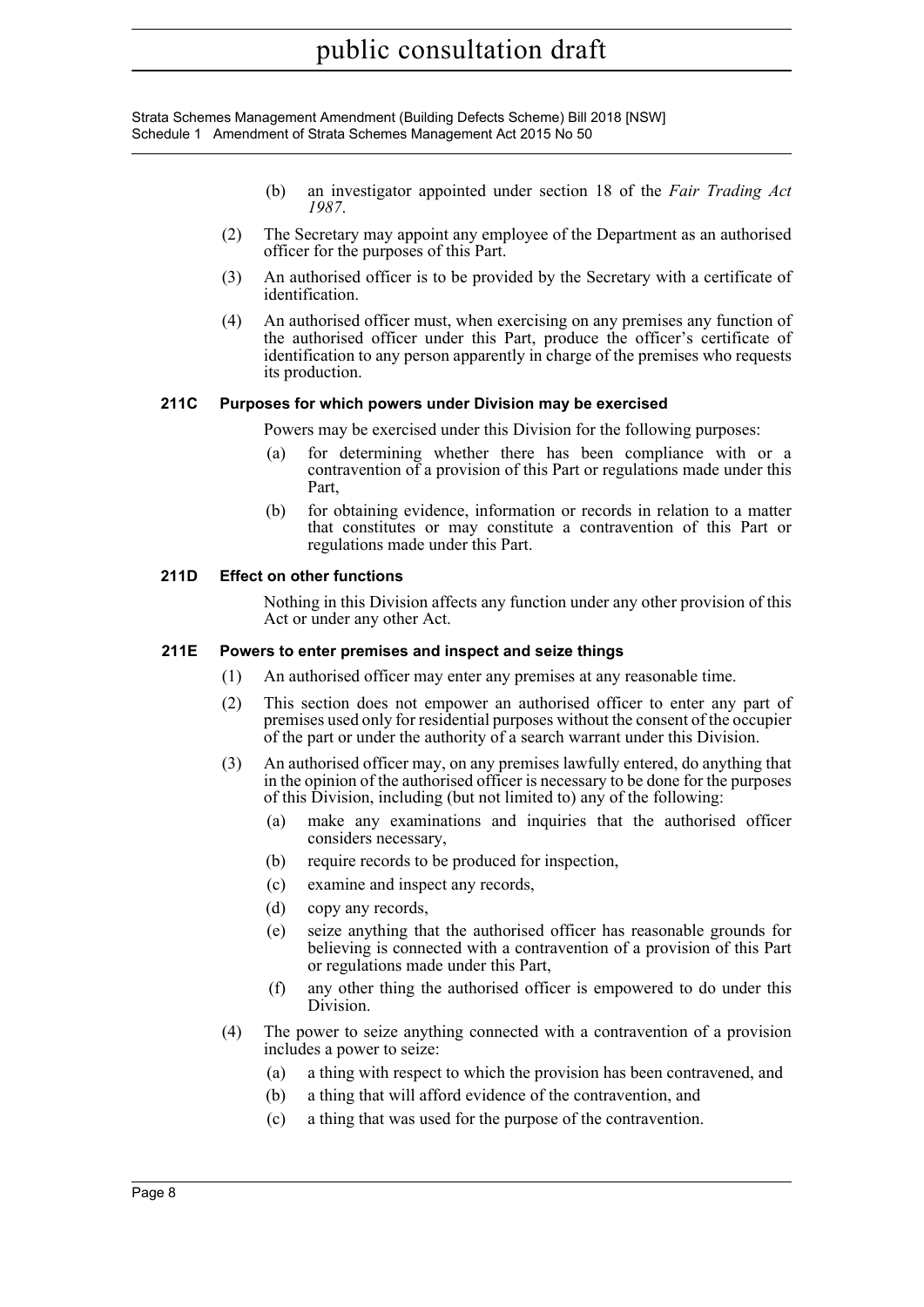> A reference to any such contravention includes a reference to a contravention that there are reasonable grounds for believing has been engaged in.

#### **211F Search warrants**

- (1) An authorised officer may apply to an issuing officer for a search warrant if the applicant believes on reasonable grounds that a provision of this Part or the regulations made under this Part has been or is being contravened on premises.
- (2) An issuing officer to whom an application for a search warrant is made under this section may, if satisfied that there are reasonable grounds for doing so, issue a search warrant authorising an authorised officer named in the warrant, when accompanied by a police officer, and any other person named in the warrant:
	- (a) to enter the premises concerned, and
	- (b) to search the premises for evidence of a contravention of this Part or the regulations made under this Part.
- (3) Division 4 of Part 5 of the *Law Enforcement (Powers and Responsibilities) Act 2002* applies to a search warrant issued under this section.
- (4) In this section:

*issuing officer* means an authorised officer within the meaning of the *Law Enforcement (Powers and Responsibilities) Act 2002*.

#### **211G Assistance to be given to authorised officer**

- (1) This section applies for the purpose of enabling an authorised officer to exercise any of the powers of an authorised officer under this Division in connection with any premises.
- (2) The authorised officer may, by notice in writing given to the owner or occupier of the premises or to the owners corporation, require the owner, occupier or owners corporation to provide, within a specified time and in a specified manner, any reasonable assistance and facilities that are specified in the notice.

#### **211H Dealing with seized things**

- (1) An authorised officer who seizes anything under section 211E on any premises must issue the person apparently in charge of the premises with a written receipt for the thing seized.
- (2) An authorised officer may retain anything seized under section 211E until the completion of any proceedings (including proceedings on appeal) in which it may be evidence.
- (3) A record may only be retained under subsection (2) if the person from whom the record was seized is provided, within a reasonable time after the seizure, with a copy of the record certified by the authorised officer as a true copy. The copy is, as evidence, of equal validity to the document of which it is certified to be a copy.
- (4) Subsection (2) ceases to have effect in relation to anything seized if, on the application of a person aggrieved by the seizure, the court in which proceedings referred to in that subsection are commenced so orders.

#### **211I Requirement to provide information and records**

(1) This section applies whether or not a power of entry under this Division is being or has been exercised.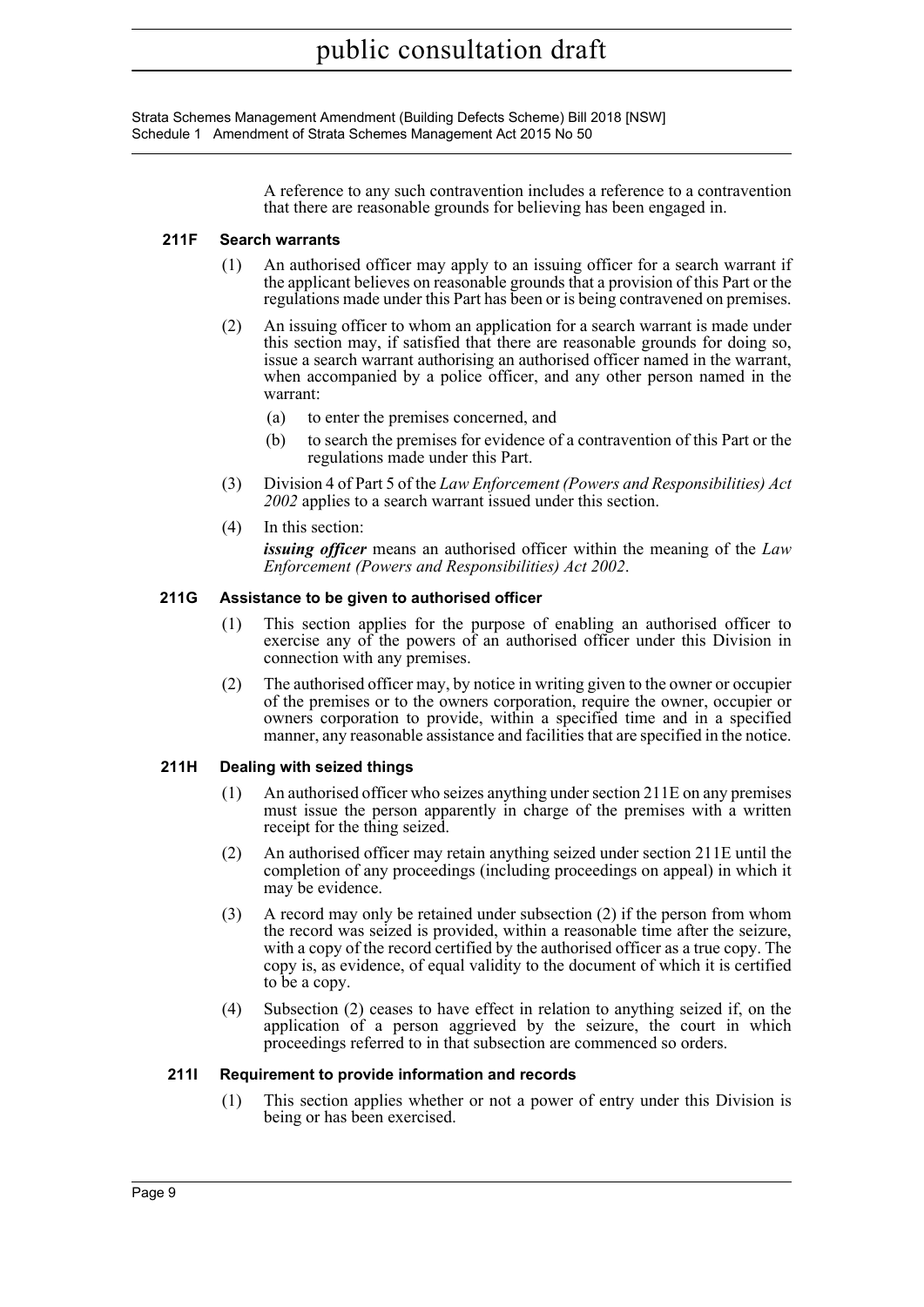Strata Schemes Management Amendment (Building Defects Scheme) Bill 2018 [NSW] Schedule 1 Amendment of Strata Schemes Management Act 2015 No 50

- (2) The Secretary may, by notice in writing given to a person, require the person to furnish to the Secretary any information or records (or both) that the Secretary requires by the notice.
- (3) An authorised officer may, by notice in writing given to a person, require the person to furnish to the authorised officer any information or records (or both) that the authorised officer requires by the notice.
- (4) A notice under this section must specify the manner in which information or records are required to be furnished and a reasonable time by which the information or records are required to be furnished.
- (5) A notice under this section may only require a person to furnish existing records that are in the person's possession or that are within the person's power to obtain lawfully.
- (6) The person to whom any notice is furnished under this section may take copies of it.
- (7) If any record required to be furnished under this section is in electronic, mechanical or other form, the notice requires the record to be furnished in written form, unless the notice otherwise provides.

#### **211J Power of authorised officers to require answers**

- (1) An authorised officer may require a person whom the authorised officer suspects on reasonable grounds to have knowledge of matters in respect of which information is reasonably required for the purposes of this Part to answer questions in relation to those matters.
- (2) An authorised officer may, by notice in writing, require a corporation to nominate, in writing within the time specified in the notice, a director or officer of the corporation to be the corporation's representative for the purpose of answering questions under this section.
- (3) Answers given by a person nominated under subsection (2) bind the corporation.
- (4) An authorised officer may, by notice in writing, require a person to attend at a specified place and time to answer questions under this section if attendance at that place is reasonably required in order that the questions can be properly put and answered.
- (5) The place and time at which a person may be required to so attend is to be a place and time nominated by the authorised officer that is reasonable in the circumstances.

#### **211K Offences under this Division**

- (1) A person must not, without reasonable excuse, refuse or fail to comply with a requirement made of the person under this Division.
- (2) A person must not, without reasonable excuse, delay or obstruct an authorised officer in the exercise of the authorised officer's powers under this Division. Maximum penalty:
	- (a) in the case of a corporation—40 penalty units, or
	- (b) in any other case—20 penalty units.

#### **211L Warning to be given**

A person is not guilty of an offence of failing to comply with a requirement under this Division to furnish records or information or to answer a question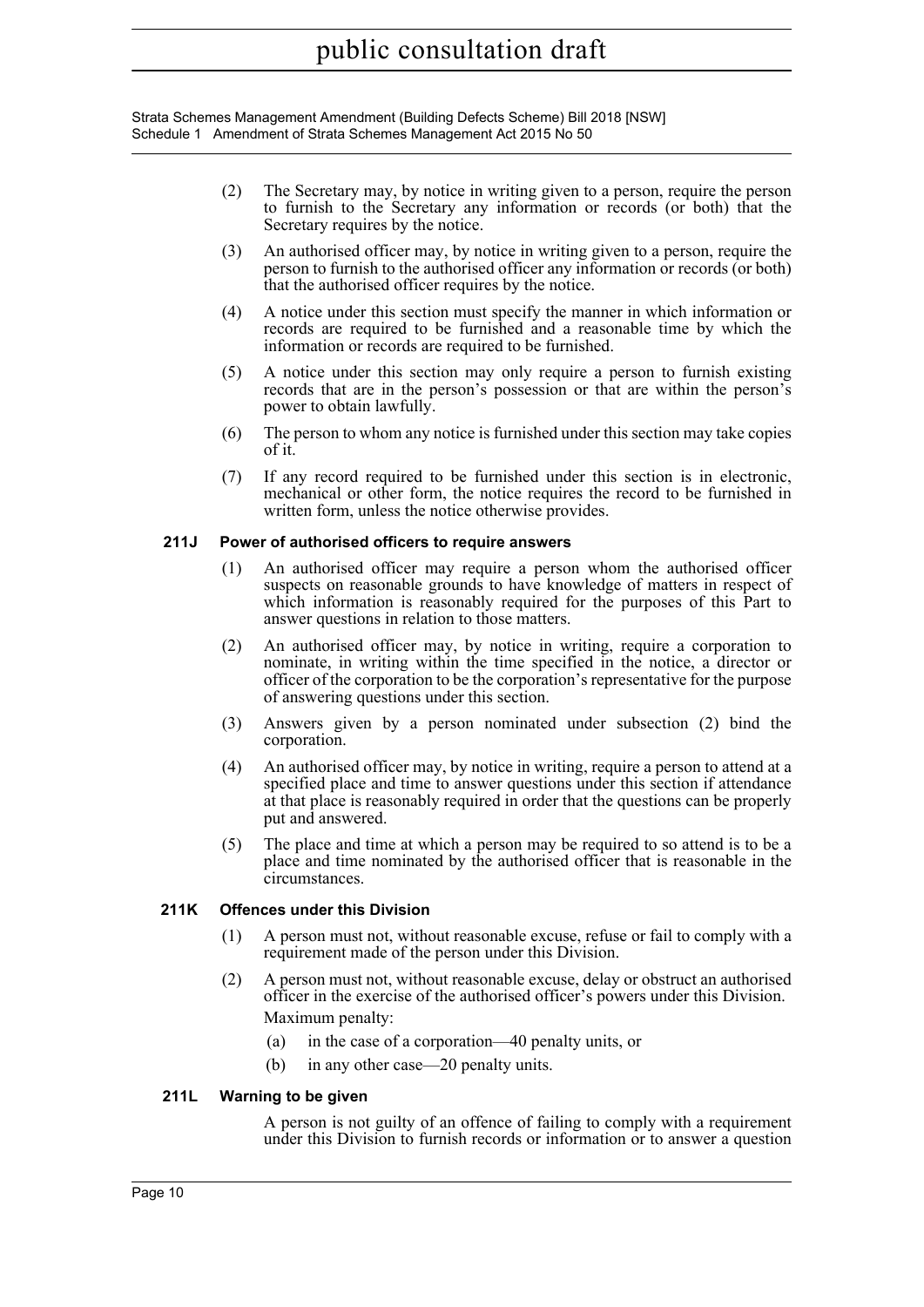Strata Schemes Management Amendment (Building Defects Scheme) Bill 2018 [NSW] Schedule 1 Amendment of Strata Schemes Management Act 2015 No 50

> unless the person was warned on that occasion that a failure to comply is an offence.

#### **[30] Sections 213 (6) (b), 250 (6) and 257 (a)**

Omit "of Finance, Services and Innovation" wherever occurring.

#### **[31] Sections 213A and 213B**

Insert after section 213:

#### **213A Liability of inspectors and persons acting under direction of inspectors**

A matter or thing done or omitted to be done by a building inspector, or a person acting under the direction of a building inspector, does not, if the matter or thing was done or omitted to be done in good faith for the purpose of executing functions under this Part, subject the building inspector or person so acting personally to any action, liability, claim or demand.

#### **213B Liability of professional associations in respect of accreditation function**

- (1) No liability is incurred by a professional association, or any person acting under the direction of a professional association, in respect of anything arising from the professional association or person identifying a person as qualified to be appointed for the purposes of this Part as a building inspector.
- (2) This section applies only in respect of anything done, or omitted to be done, in good faith by the professional association or person.
- (3) In this section:

*professional association* means a body that is prescribed by the regulations for the purposes of this definition.

#### **[32] Section 214 Regulations**

Insert after section 214 (1) (a):

(a1) the identification by professional associations, or other bodies, of persons qualified to be appointed as building inspectors,

#### **[33] Section 214 (3)**

Insert after section 214 (2):

A regulation may create an offence punishable by a penalty not exceeding 200 penalty units.

#### **[34] Section 250A**

Insert after section 250:

#### **250A Continuing offences**

- (1) A person who is guilty of an offence because the person contravenes a requirement made by or under this Act or the regulations (whether the requirement is imposed by a notice or otherwise) to do or cease to do something (whether or not within a specified period or before a particular time):
	- (a) continues, until the requirement is complied with and despite the fact that any specified period has expired or time has passed, to be liable to comply with the requirement, and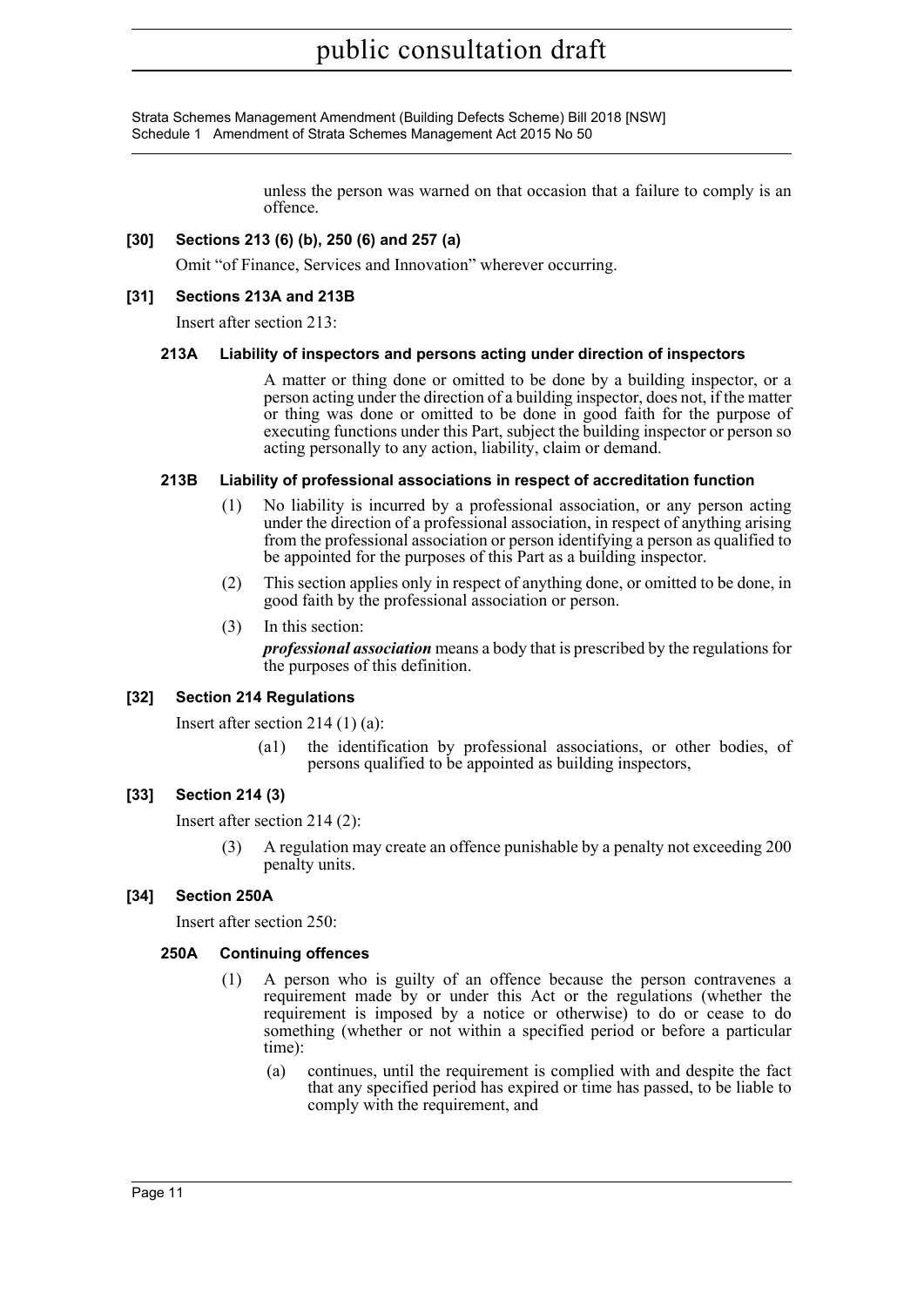- (b) is guilty of a continuing offence for each day the contravention continues.
- (2) This section does not apply to an offence if the relevant provision of this Act or the regulations does not provide for a penalty for a continuing offence.
- (3) This section does not apply to the extent that a requirement of a notice is revoked.

#### **[35] Section 257A**

Insert after section 257:

#### **257A Personal liability of Secretary and persons acting under Secretary's direction**

- (1) A matter or thing done or omitted to be done by the Secretary, or a person acting under the direction of the Secretary, does not, if the matter or thing was done or omitted to be done in good faith for the purpose of executing functions under this Act, subject the Secretary or person so acting personally to any action, liability, claim or demand.
- (2) However, any such liability attaches instead to the Crown.

#### **[36] Section 260, heading**

Insert "**of officers of owners corporations and others**" after "**liability**".